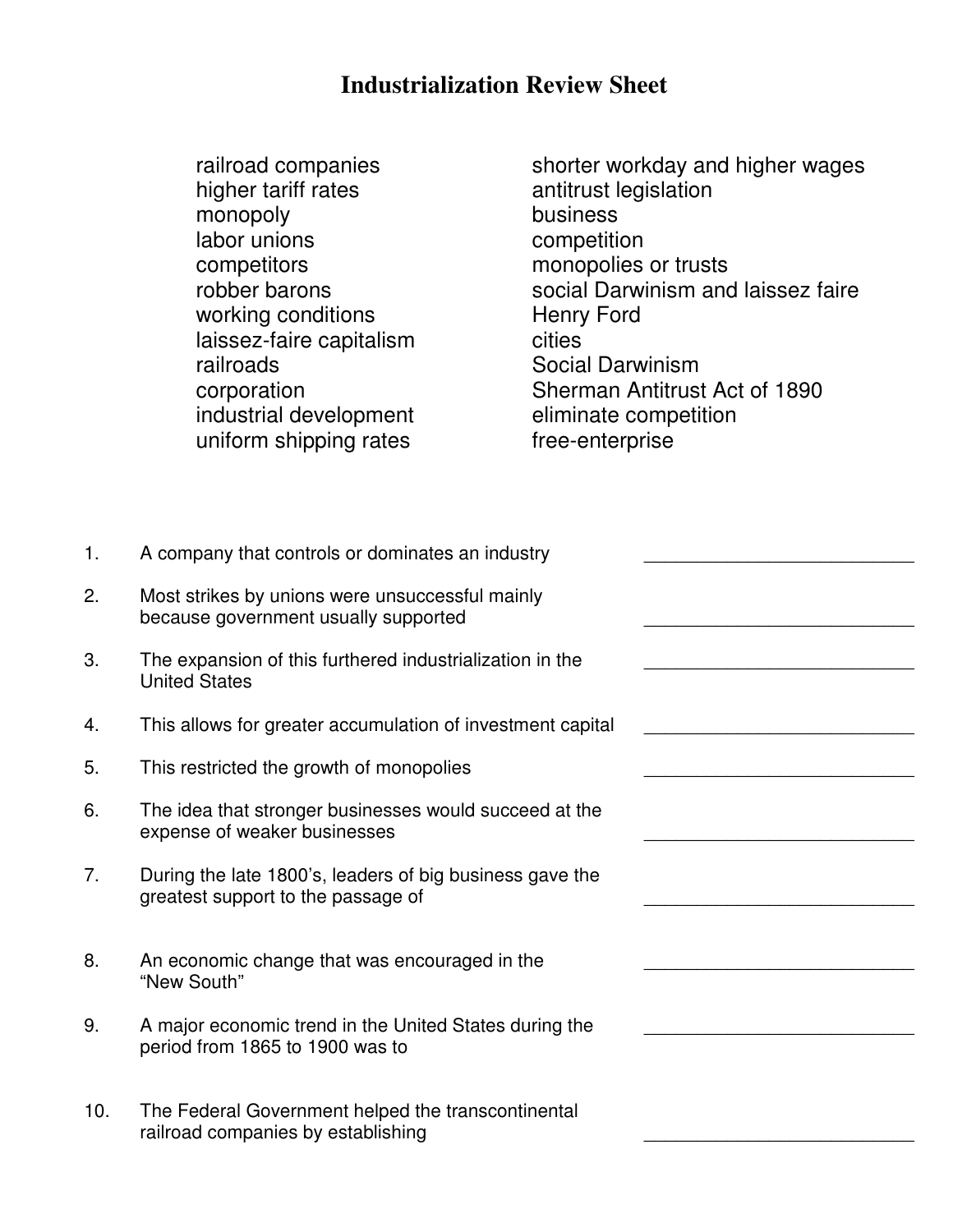| 11. | A type of economic system where Investments and<br>profits are controlled by individuals                                                                                  |  |
|-----|---------------------------------------------------------------------------------------------------------------------------------------------------------------------------|--|
| 12. | He developed the first assembly line                                                                                                                                      |  |
| 13. | This group was willing to use force to achieve their goals                                                                                                                |  |
| 14. | They sought to maximize their profits by eliminating<br>competition and exploiting workers                                                                                |  |
| 15. | Businesses formed trusts, pools, and holding companies<br>mainly to increase profits by eliminating                                                                       |  |
| 16. | A basic economic goal of labor unions of the late 19 <sup>th</sup><br>century was to achieve                                                                              |  |
| 17. | In the United States during the late 1800's, a major<br>population trend was the movement of people from the<br>farms to the                                              |  |
| 18. | This legislation restores competition between similar<br>businesses                                                                                                       |  |
| 19. | One reason John D. Rockefeller, Andrew Carnegie, and<br>J. Pierpont Morgan were sometimes called robber barons<br>was because they used ruthless business tactics against |  |
| 20. | After the Civil War, one way business leaders tried to<br>eliminate competition was by forming                                                                            |  |
| 21. | Two philosophies that dominated the thinking of most<br>political and business leaders during the late 19 <sup>th</sup><br>century in the United States                   |  |
| 22. | During the late 19 <sup>th</sup> century, Samuel Gompers,<br>Terence Powderly, and Eugene Debs were leaders in<br>the movement to improve                                 |  |
| 23. | Between 1865 and 1920, contributed to the economic<br>development of the United States by                                                                                 |  |
| 24. | Which term best describes United States economic<br>policy during the era of the rise of big business                                                                     |  |